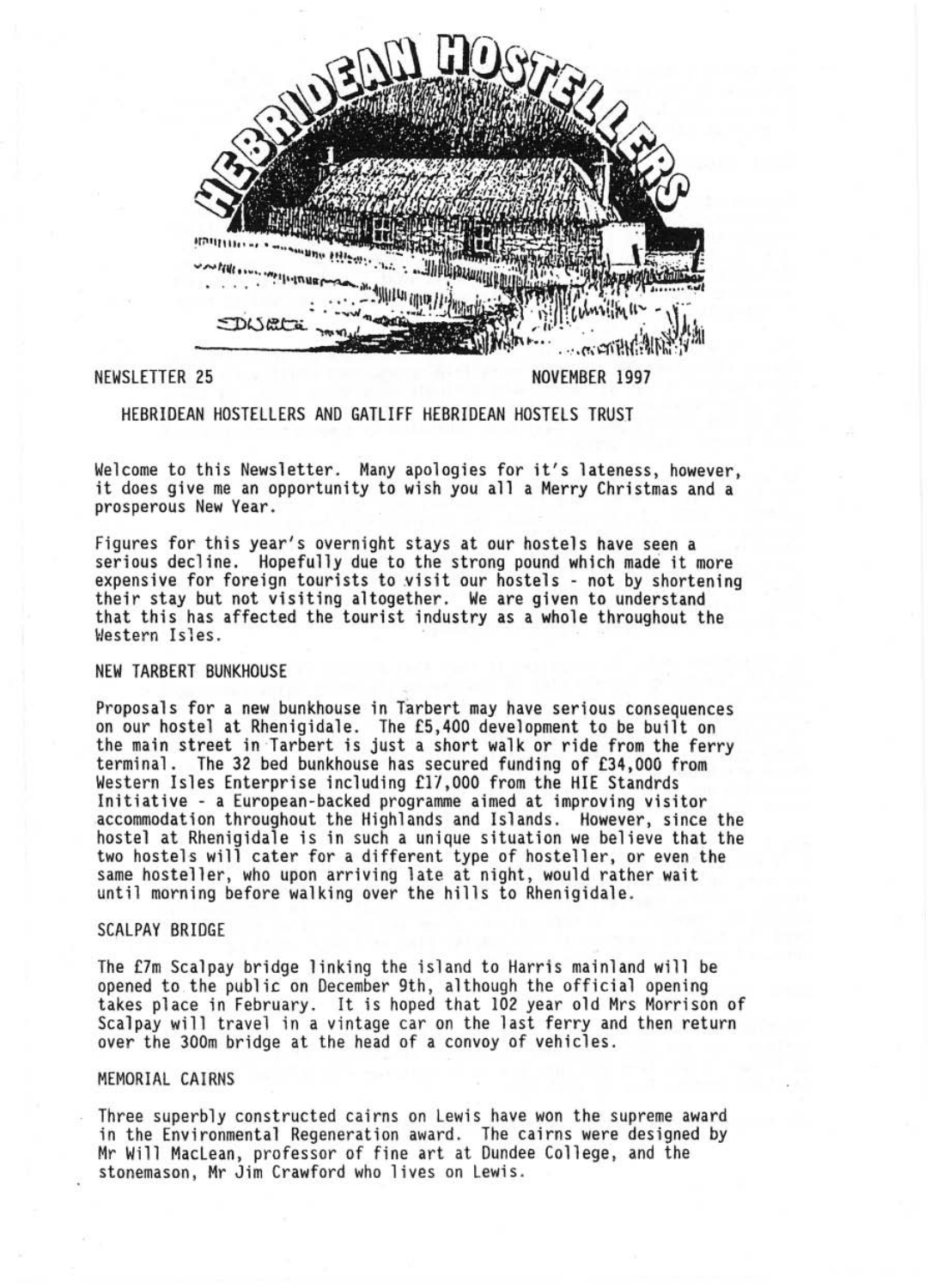The Crofters Memorial Cairns represent historical events in the struggle by the Lewis people trying to build their communities while clashing with local estate owners. The award was promoted by Scottish Enterprise and Scottish Natural Heritage .

# RABBIT PEOPLE

Archaeologists, who last year wanted to destroy a Scottish Iron Age village are now to list it as a National Monument . Historic Scotland intends to schedule the site as an historic monument because it is a structures'. This is the same settlement that I reported to you last newsletter that they were trying to protect from the sea whilst they investigated it.

The site was discovered buried in sand at Bost Beach on Great Bernera.<br>During stormy weather in 1992 incredible honeycombed constructions were<br>revealed and it was believed to be a single wheelhouse home. It turns revealed and it was believed to be a single wheelhouse home. out to be three houses with more under excavation. The site dates from 300 AD and is believed to have been inhabited by a mysterious group of underground 'rabbit people' .

An appeal to the National Heritage Fund is being made to rebuild one of the 1700 year old homes and if successful, work will start in the summer of 1998. Local stonemason Jim Crawford will be called in together with a team of volunteers. The knowledge gained from this reconstruction (of which there is no other experience), will be made into a book and lodged with relevant Scottish bodies. It is planned to open the house to the public and have some of the artifacts found on site, including pottery, a carved bone haircombe, and milling stones on display in the local museum in Bernera.

In fact members may be surprised to know that a close associate of the GHHT Mr Roy Ashworth (who many of you may recall doing maintenance work excavating a wheelhouse near his home in Grimsay. I had the privilege<br>of visiting this site earlier in the year and it had been exposed to a depth of about three feet and it was a very obvious round dwelling house which had a central circular area for cooking and stone walls spreading out from the centre to the outer circular wall of stones, hence the name 'wheelhouse'.

Roy first thought that the few stones he saw poking out from the dirt in a remote field could have been a b1ackhouse but once he started to excavate he realised he had found something much older and far more unique. Sadly, however, despite numerous applications to archeological bodies and societies, no interest was shown and now that he has moved from the area it seems as if his amazing find will once again be consumed by the surrounding landscape .

#### BLACK HOUSES

The black house village of Garenin, the site of one of the Gatliff Hostels, has the last surviving cluster of traditional thatched buildings in Scotland and they are to be restored with a grant from the Heritage Lottery Fund of £745,000 .

The money will enable the Garenin Trust to return the 'A' listed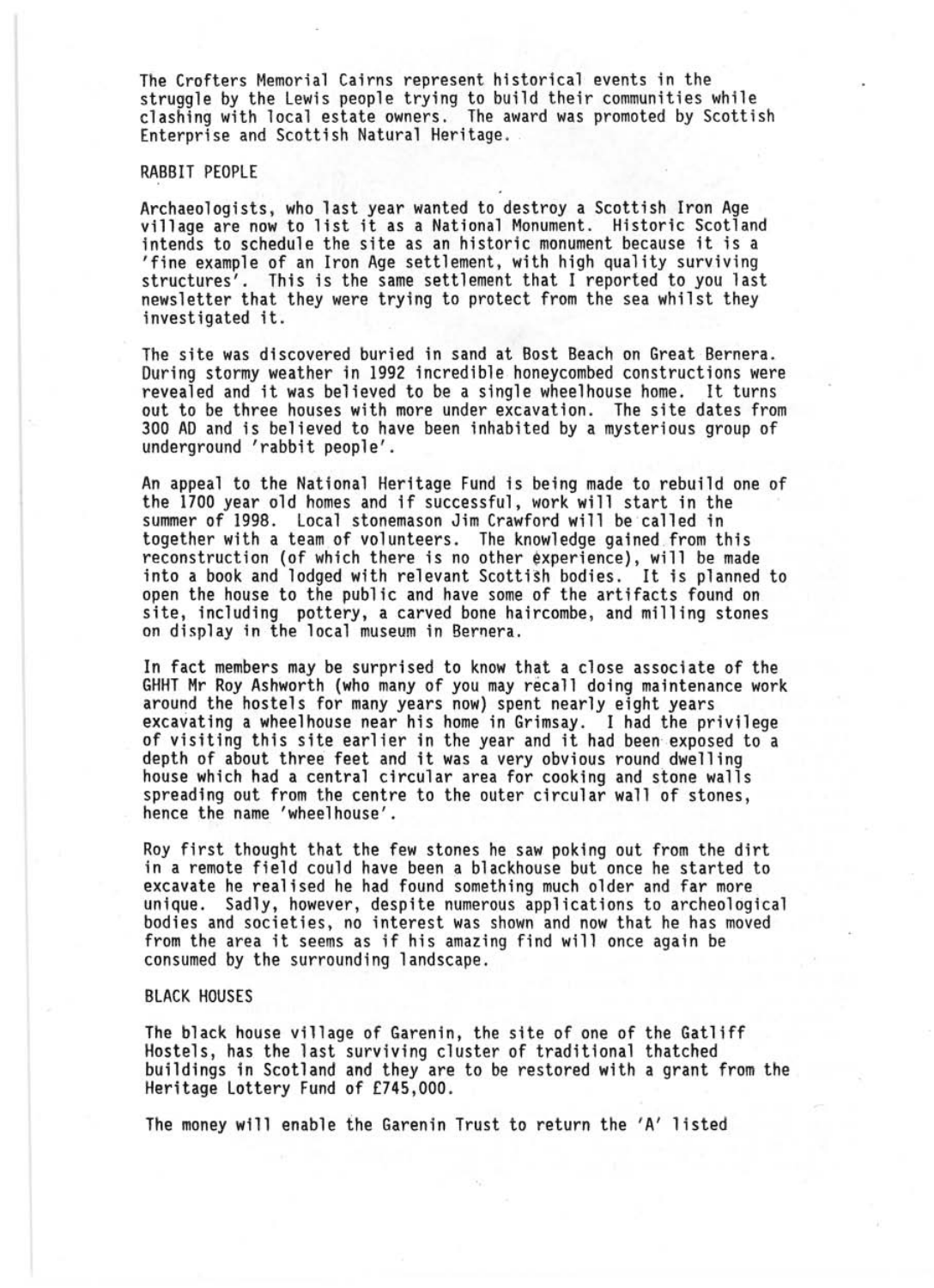Outstanding Conservation area to its original form. After restoration, incorporating new rural skills training facilities it hopes to attract 400,000 visitors and generate 3 full-time permanent jobs, S full-time and one part-time seasonal jobs.

Sir Alasdair Grant, Scottish Trustee for the Heritage Lottery Fund said "The merit of this project is unquestionable; the village of Gearrannan has such a strong link with the islands's heritage it is vitally important that this area is preserved. This grant is an excellent example of the fulfilment of the HLF's objectives. It will not only preserve a piece of the island's history but will also bring it to life for the benefit of the public" .

The cottages date from the 19th century, although a settlement has existed since the s17th century. The black houses were occupied by local people until the 1970's when they were rehoused into modern council accommodation . They are called black houses because of the contrast of new houses built in the 1850's of mainland design which had white. Black houses can trace their architectural origins through the middle ages as far back as Viking times. As anyone who has visited the area can confirm they are quite distinctive with their thatched roofs and double thick drystone walls which are infilled with earth and peat for insulation. They are 40 feet long and only 10 - 12 feet wide with unusual rounded corners.

Visiting the hostel at Garenin is like stepping back in time, with your back to the modern council housing and facing the Atlantic Ocean there is no sign of modern day times - it is as if you are in another world.

#### AUDREY BOORNE LEGACY

Gatliff Hebridean Hostellers have become a beneficiary of a legacy left by Audrey Boorne. Audrey was an anthropologist by training and did field work in Afghanistan and Pakistan, she had travelled throughout her life to Eastern Europe, Scand inavia, Persia, France and Italy. A keen mountain walker, she always enjoyed the wilder parts of the British Isles. We do not know if she ever stayed in one of our hostels or what made her make the Trust a beneficiary of the Will, although she very much favoured the sort of accommodation the Trust provides. Also to benefit from the Will were the Mountain Bothies Association and the<br>South Wales YHA (for use for simple grade hostels only). The Secretary has written to the executor, send GHHT condolences and to inform them that the £5000 will be used to rethatch Howmore hostel, with a plaque commemorating her generosity .

I have some more sad news to pass on to members. Chris Scargill died suddenly a few weeks ago and more information will be in the Crofter's Newsletter.

#### FORE HE'S NOT A JOLLY GOOD FELLOW

A unique golf course on the isfe of Eriskay has been closed down due to travelled from as far away as London and Switzerland to say they had played over the six hole course at Eriskay. Now the locals, who hacked the course out of croftland, rock and sand dunes a few years ago, have to play their club championships near Oban a five hour ferry trip away.